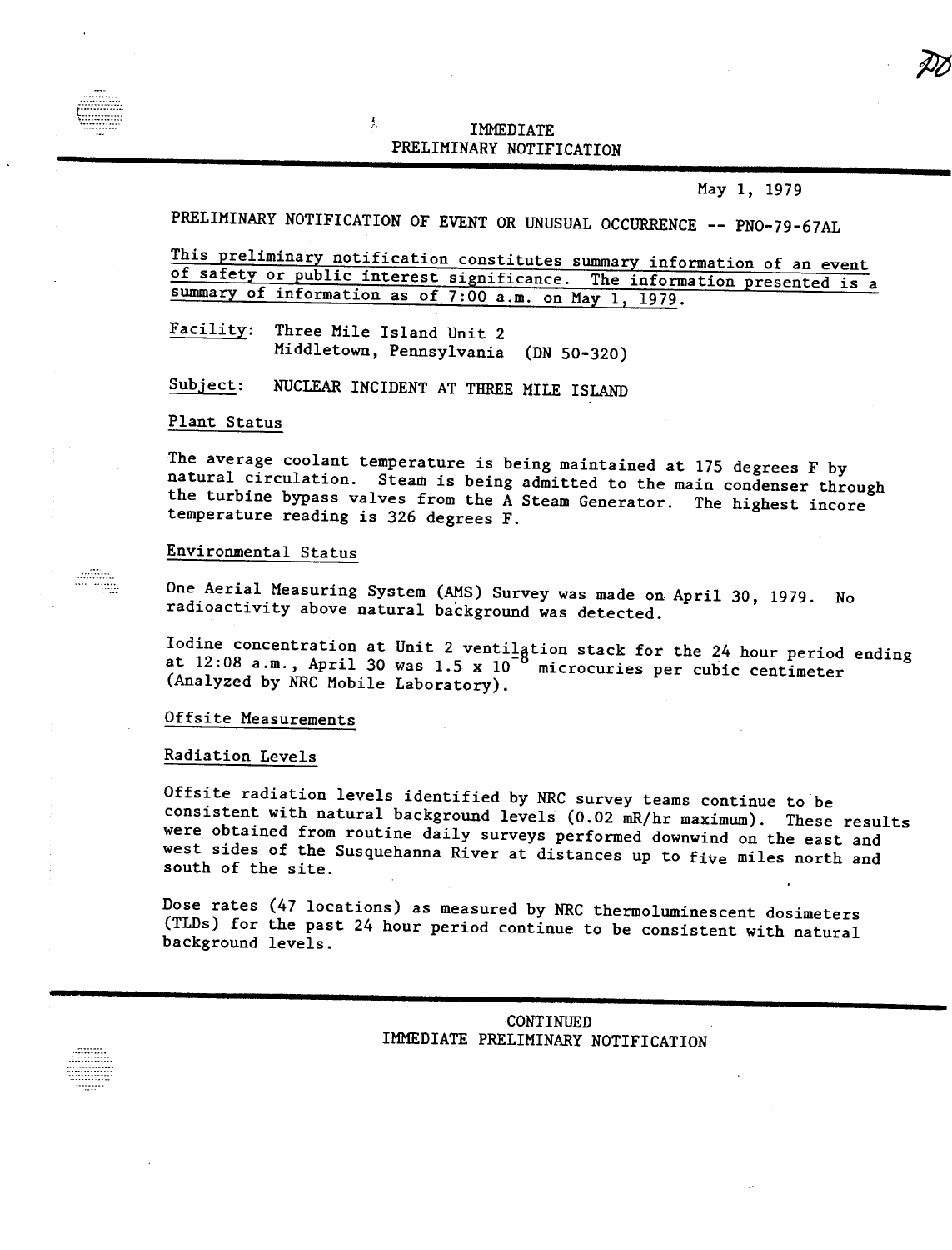NRC Environmental Samples (Samples taken offsite within 3 miles of site analyzed in mobile laboratory)

| Sample Type                                                                    | Date of Sample                                      | Number of<br>Samples | Results                                                                                                                          |
|--------------------------------------------------------------------------------|-----------------------------------------------------|----------------------|----------------------------------------------------------------------------------------------------------------------------------|
| air<br>daily air<br>cow's milk<br>discharge water<br>vegetation<br>goat's milk | 4/30<br>$4/29 - 30$<br>4/28<br>4/30<br>4/30<br>4/30 | 4<br>3               | Less than MDA*<br>Less than MDA<br>Less than MDA<br>Less than MDA<br>Less than $MDA$<br>3.19 x 10 <sup>-8</sup> u<br>$\mu$ Ci/ml |

EPA Environmental Samples (Analyzed at Remote Laboratory)

| Sample Type | Date Collected  | Number               | Results                                                                                                                                                                                  |
|-------------|-----------------|----------------------|------------------------------------------------------------------------------------------------------------------------------------------------------------------------------------------|
| Air Iodine  | 4/23<br>4/24    | 25 <sub>1</sub><br>7 | Two samples had detectable<br>I-131 (Highest at 1.0 pico-<br>curies per cubic meter) -<br>(Less than MDA on all others)                                                                  |
| Milk        | $4/23$ , 24, 25 | 18                   | Less than MDA for I-131                                                                                                                                                                  |
| Noble gases | $4/26$ , 27, 28 | 6                    | Xe-133 level from 10 to 958<br>picocuries per cubic meter.<br>The highest was collected on<br>$4/26 - 4/28$ 5.3 mi @ 145°.<br>Kr-85 was within the range of<br>normal Kr-85 background.) |
| Water       | $4/22 - 4/27$   | 3                    | Less than MDA.                                                                                                                                                                           |
| Air Iodines | 4/28<br>4/29    | 31<br>4              | Less than MDA.<br>2 were less than MDA, two<br>showed I-131 at 0.38 and 0.48<br>picocuries per cubic meter.                                                                              |

No other agency data received.

The Commonwealth of Pennsylvania has been informed of these results.

\*MDA - minimum detectable activity.

# Correction

----------------<br>-----------------

PNO-79-67AK, 4/30/79, reported 34 discharge water samples collected on 4/29/79. It should have read 4.

| CONTINUED |  |                                    |  |  |  |
|-----------|--|------------------------------------|--|--|--|
|           |  | IMMEDIATE PRELIMINARY NOTIFICATION |  |  |  |